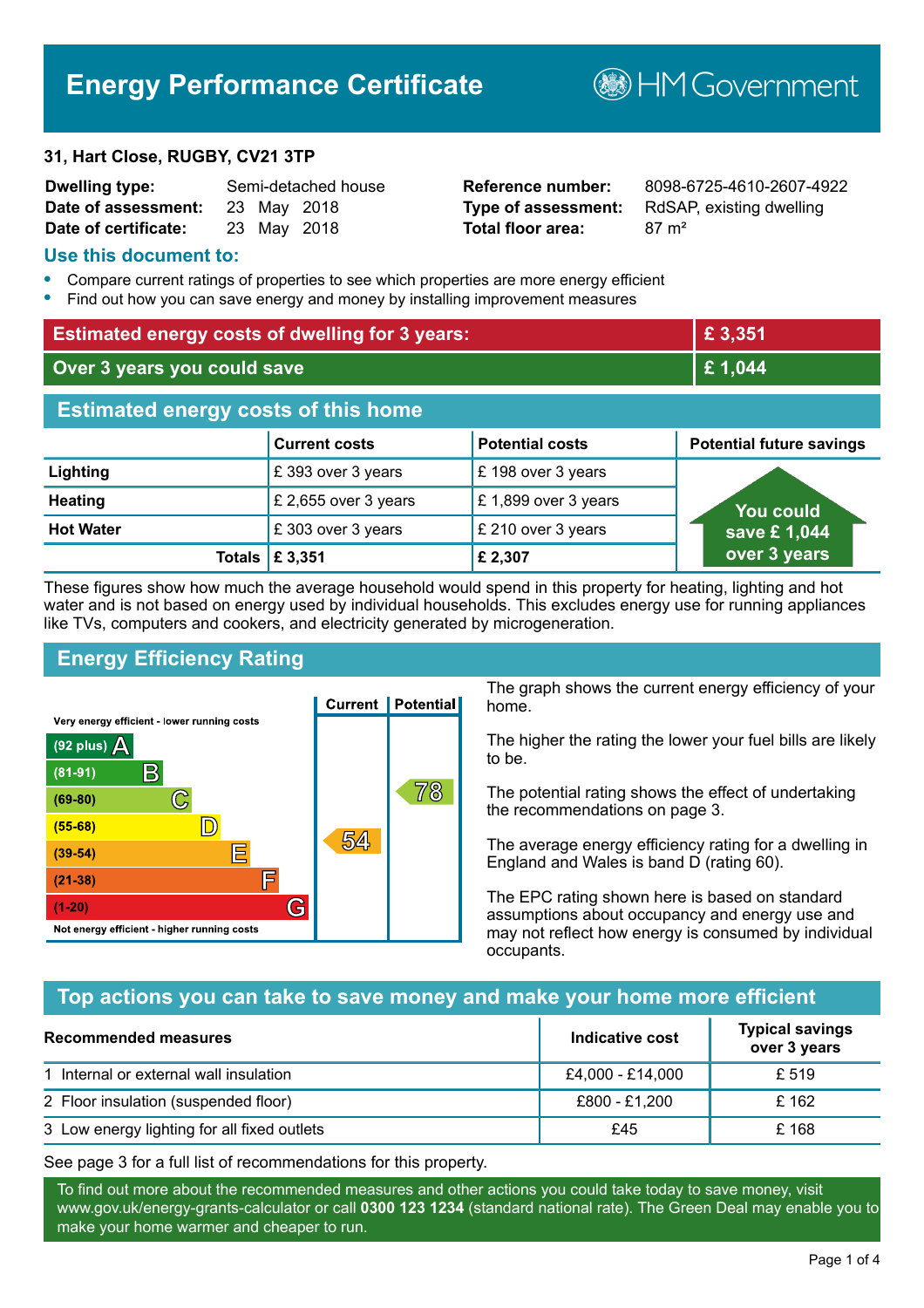| <b>Element</b>        | <b>Description</b>                             | <b>Energy Efficiency</b> |
|-----------------------|------------------------------------------------|--------------------------|
| Walls                 | Solid brick, as built, no insulation (assumed) | ★★☆☆☆                    |
|                       | Cavity wall, as built, no insulation (assumed) | ★★☆☆☆                    |
| Roof                  | Pitched, 200 mm loft insulation                | ★★★★☆                    |
|                       | Pitched, no insulation (assumed)               | ★☆☆☆☆                    |
| Floor                 | Suspended, no insulation (assumed)             |                          |
|                       | Solid, no insulation (assumed)                 |                          |
| Windows               | Partial double glazing                         | ★★☆☆☆                    |
| Main heating          | Boiler and radiators, mains gas                | ★★★★☆                    |
| Main heating controls | Programmer, room thermostat and TRVs           | ★★★★☆                    |
| Secondary heating     | Room heaters, mains gas                        |                          |
| Hot water             | From main system                               | ★★★★☆                    |
| Lighting              | No low energy lighting                         | ★☆☆☆☆                    |

#### **Summary of this home's energy performance related features**

Current primary energy use per square metre of floor area: 337 kWh/m² per year

The assessment does not take into consideration the physical condition of any element. 'Assumed' means that the insulation could not be inspected and an assumption has been made in the methodology based on age and type of construction.

#### **Low and zero carbon energy sources**

Low and zero carbon energy sources are sources of energy that release either very little or no carbon dioxide into the atmosphere when they are used. Installing these sources may help reduce energy bills as well as cutting carbon. There are none provided for this home.

## **Your home's heat demand**

For most homes, the vast majority of energy costs derive from heating the home. Where applicable, this table shows the energy that could be saved in this property by insulating the loft and walls, based on typical energy use (shown within brackets as it is a reduction in energy use).

| <b>Heat demand</b>           | <b>Existing dwelling</b> | Impact of loft<br>insulation | <b>Impact of cavity</b><br>wall insulation | Impact of solid<br>wall insulation |
|------------------------------|--------------------------|------------------------------|--------------------------------------------|------------------------------------|
| Space heating (kWh per year) | 12.752                   | (466)                        | (331)                                      | (2,943)                            |
| Water heating (kWh per year) | 2,164                    |                              |                                            |                                    |

You could receive Renewable Heat Incentive (RHI) payments and help reduce carbon emissions by replacing your existing heating system with one that generates renewable heat, subject to meeting minimum energy efficiency requirements. The estimated energy required for space and water heating will form the basis of the payments. For more information, search for the domestic RHI on the www.gov.uk website.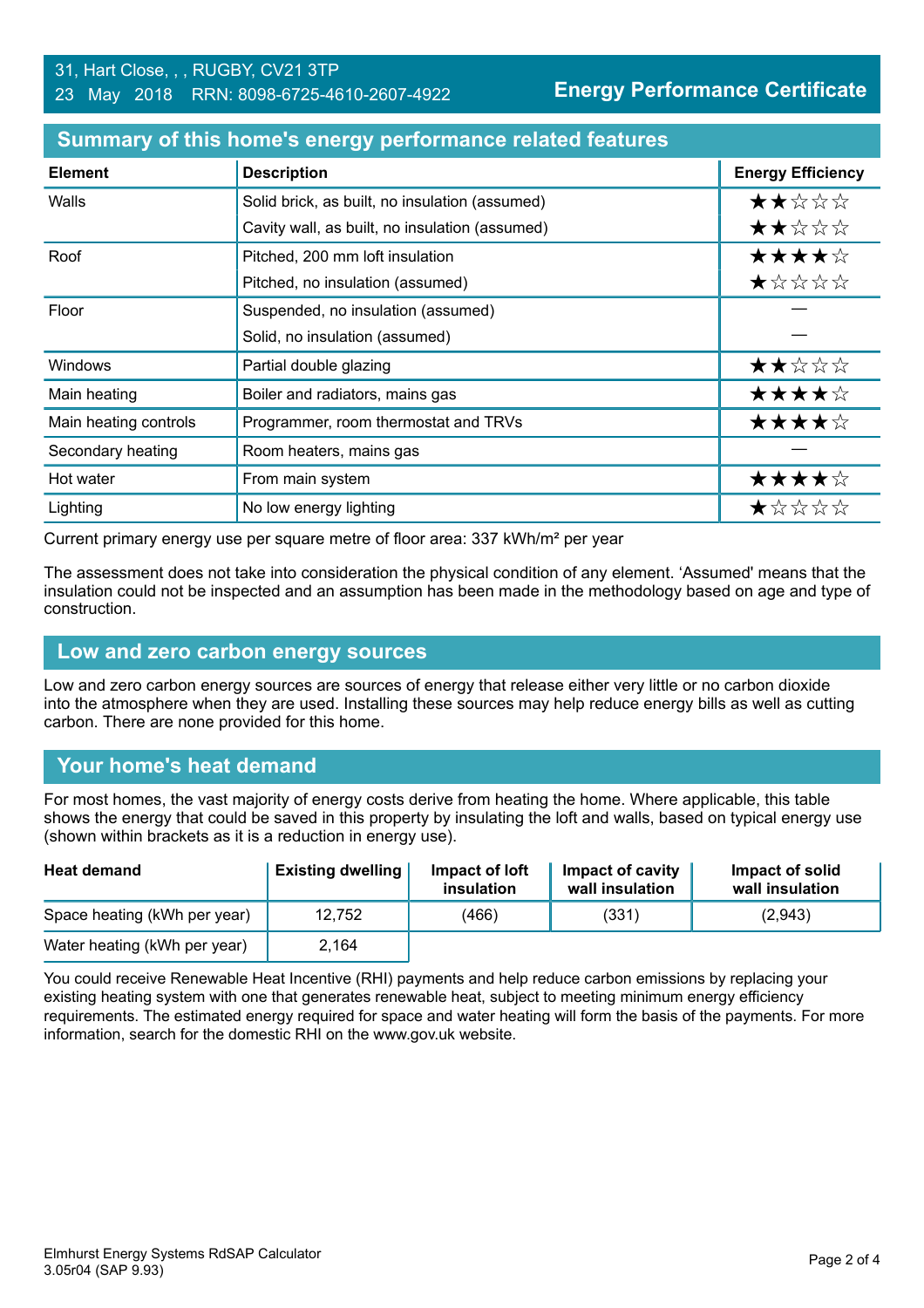#### 31, Hart Close, , , RUGBY, CV21 3TP 23 May 2018 RRN: 8098-6725-4610-2607-4922

#### **Recommendations**

The measures below will improve the energy performance of your dwelling. The performance ratings after improvements listed below are cumulative; that is, they assume the improvements have been installed in the order that they appear in the table. Further information about the recommended measures and other simple actions you could take today to save money is available at www.gov.uk/energy-grants-calculator. Before installing measures, you should make sure you have secured the appropriate permissions, where necessary. Such permissions might include permission from your landlord (if you are a tenant) or approval under Building Regulations for certain types of work.

| <b>Recommended measures</b>                                       | Indicative cost  | <b>Typical savings</b><br>per year | <b>Rating after</b><br>improvement |
|-------------------------------------------------------------------|------------------|------------------------------------|------------------------------------|
| Internal or external wall insulation                              | £4,000 - £14,000 | £173                               | <b>D60</b>                         |
| Floor insulation (suspended floor)                                | £800 - £1,200    | £ 54                               | <b>D63</b>                         |
| Low energy lighting for all fixed outlets                         | £45              | £ 56                               | <b>D65</b>                         |
| Solar water heating                                               | £4,000 - £6,000  | £ 32                               | <b>D66</b>                         |
| Replace single glazed windows with low-E double<br>glazed windows | £3,300 - £6,500  | £ 34                               | <b>D67</b>                         |
| Solar photovoltaic panels, 2.5 kWp                                | £5,000 - £8,000  | £ 309                              | C78                                |

# **Opportunity to benefit from a Green Deal on this property**

Green Deal Finance allows you to pay for some of the cost of your improvements in instalments under a Green Deal Plan (note that this is a credit agreement, but with instalments being added to the electricity bill for the property). The availability of a Green Deal Plan will depend upon your financial circumstances. There is a limit to how much Green Deal Finance can be used, which is determined by how much energy the improvements are estimated to **save** for a 'typical household'.

You may be able to obtain support towards repairs or replacements of heating systems and/or basic insulation measures, if you are in receipt of qualifying benefits or tax credits. To learn more about this scheme and the rules about eligibility, call the Energy Saving Advice Service on **0300 123 1234** for England and Wales.